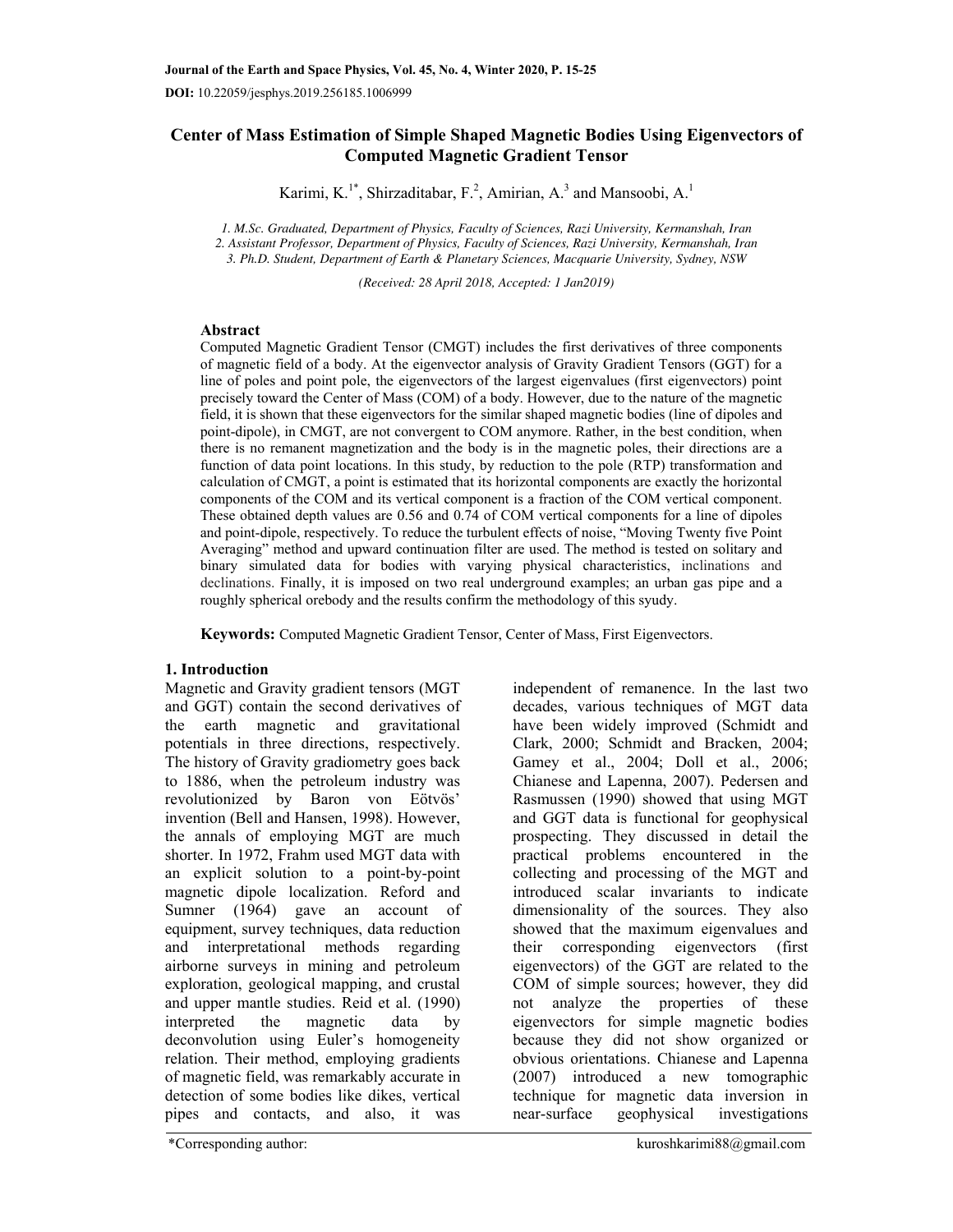conducted in environmental and engineering applications. Their method was based on cross-correlation integral between measured and theoretically produced magnetic fields. At the same year, Shaw et al. (2007) could compute the depths of four idealized magnetic sources by the Walsh spectra of the total-field magnetic anomalies. These sources were a monopole, a line of monopoles, a dipole and a line of dipoles. Three years later, Oruc (2010) proposed a method using ratio of analytic signal of magnetic field and its MGT components for simple causative bodies to estimate their locations. Beiki and Pedersen (2010) located the causative bodies from a collection of eigenvectors of the GGT using robust least squares procedure. In a parallel way, one year later, they employed pseudogravity gradient tensor (PGGT) to detect dimensionality, strike direction and location of geological bodies, simultaneously having both magnetic and gravitational properties (Beiki and Pedersen, 2011). Finally, Eppelbaum (2015) presented a quantitative magnetic anomalies interpretation approximated by thick bed models. He reasonably argued that many geological targets resemble thick beds, thin horizontal plates and intermediate forms lying between those two models. Using this quality, his method yielded acceptable results.

In this paper, with the aid of least squares procedure for a collection of first eigenvectors of CMGT, the location of simple causative bodies (line of dipoles and point dipole) are approximated with an acceptable accuracy. The concept of pointdipole and line of dipoles is often employed in the analysis of magnetic anomalies caused by geologic bodies whose geometric shapes approach those of: 1) spheres and 2) thin horizontal cylinder or narrow prisms of finite depth extent, respectively. Magnetic anomalies observed in archaeological prospecting may be classified roughly in two categories: the ones that correspond to elongate features (ditches and buried cylindrical graves for example), and those that have limited lateral extension in both directions. For the first category, a line of dipoles must be used rather than one dipole alone, which is convenient for the second category. Because of using the derivatives of magnetic field components, "Moving Twenty five Point Averaging" and upward continuation methods are employed to decrease the disruptive impact of noise on the data.

#### **2. Theory**

In order to calculate COM of a line of dipoles and a point dipole, their measured magnetic fields are reduced to the pole, and the derivatives of their three components (Bx,  $B_y$ ,  $B_z$ ), using Fourier Domain, in three orthogonal directions are calculated (Blakely, 1996). Then, for each data point, a  $3\times3$ matrix, containing these derivatives (CMGT) is constituted:

$$
\mathbf{\Gamma} = \mathbf{CMGT} = \begin{bmatrix} B_{xx} & B_{xy} & B_{xz} \\ B_{yx} & B_{yy} & B_{yz} \\ B_{zx} & B_{zy} & B_{zz} \end{bmatrix} \tag{1}
$$

Since the above tensor is symmetrical, its eigenvalues  $(b_i)$  are real and eigenvectors  $(v_i)$ are perpendicular. Therefore, the following relation holds:

$$
\Gamma \mathbf{v}_i = b_i \mathbf{v}_i \tag{2}
$$

For a line of dipoles along **y** axis and depth of " $Z_0$ " in the magnetic poles, without remanent magnetization, **Г** is (Pedersen and Rasmussen, 1990):

$$
\Gamma_{CYL} = \frac{-2M}{R^3} \begin{pmatrix} -2c + 8a^2c & -2a + 8ac^2 \ -2a + 8ac^2 & -6b + 8c^3 \end{pmatrix} = \begin{pmatrix} \Gamma_{11} & \Gamma_{12} \\ \Gamma_{12} & \Gamma_{22} \end{pmatrix}
$$
\n(3)

where "M" is the magnetization of a line of dipoles,  $a = \frac{(x - x_0)}{R}$ ,  $c = -\frac{z_0}{R}$  and  $R = |\mathbf{r} - \mathbf{r}_0| = [(x - x_0)^2 + z_0^2]^{(\frac{1}{2})}$  For such a matrix, the eigenvalues are:  $\lambda_1 = +\frac{4M}{R^3}$  $\lambda_1 = +\frac{H_I}{R}$ and  $\lambda_2 = -\frac{4M}{R^3}$ *R*  $\lambda_2 = -\frac{4\pi}{n^2}$  (Pedersen and Rasmussen,

1990). The eigenvector corresponding to the larger eigenvalue (i.e. first eigenvector) is:

$$
\mathbf{V}_1 = \frac{1}{\sqrt{1 + \alpha^2}} \begin{pmatrix} \alpha \\ 1 \end{pmatrix} \tag{4}
$$

where  $\alpha = \frac{1}{2}$  $1 - 11$  $\alpha = \frac{\Gamma_{12}}{\lambda_1 - \Gamma_{11}}$ .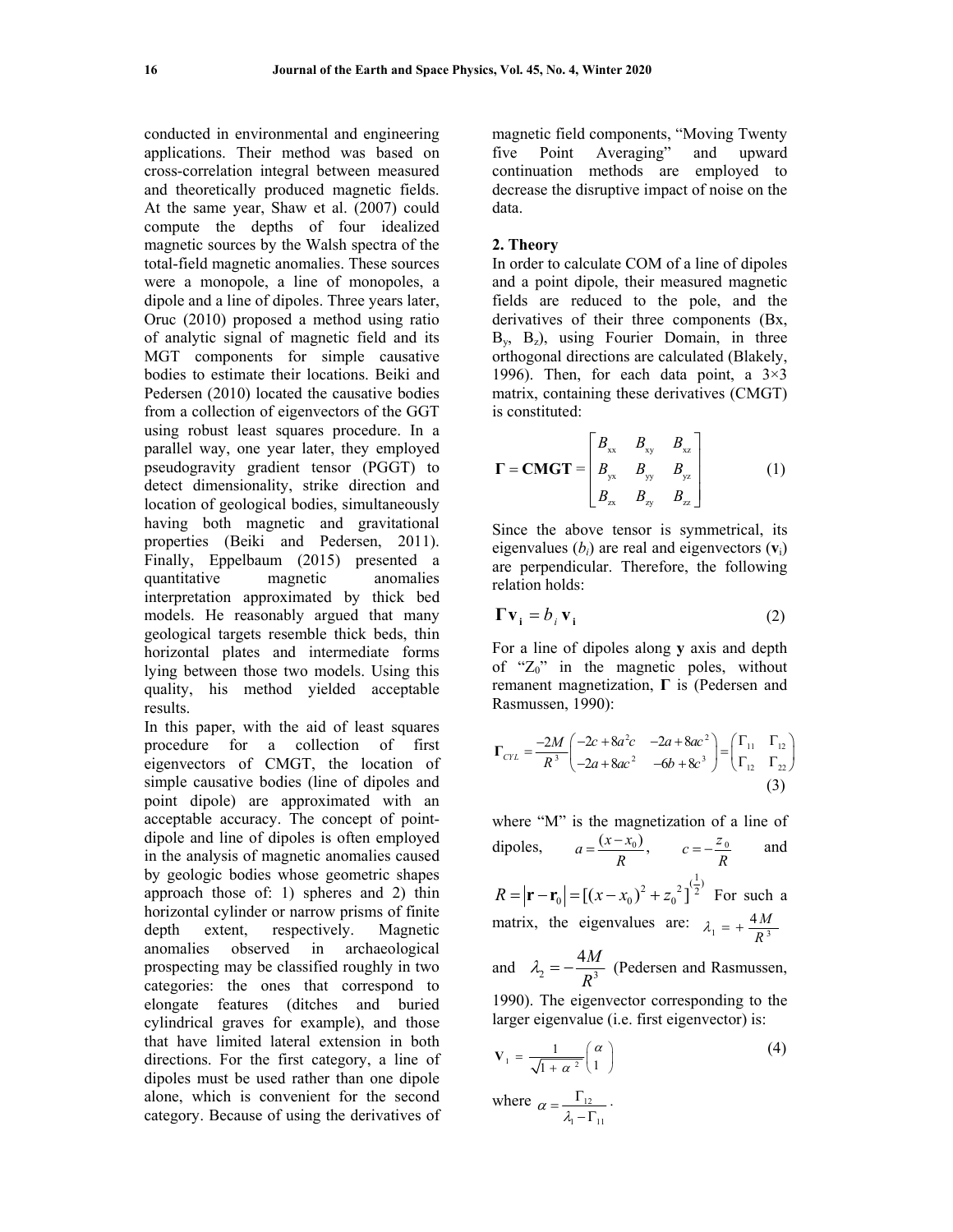Eventually, the angle between the first eigenvectors and z axis at data point locations which is a function of x (this axis is perpendicular to the strike direction), can be written as:

$$
\Theta(x) = \tan^{-1}(\alpha) = \left[ \tan^{-1}(\frac{\Gamma_{12}}{\lambda_1 - \Gamma_{11}}) \right]
$$
 (5)

In a counter clockwise rotation, Θ has positive values. Figure 1(a) illustrates the schematic image of magnetic source along a profile, the directions of the first eigenvectors and other features. Figure 1(b) demonstrates "Θ" pertaining to a line of dipoles lain at (100 m, 100 m, 40 m). It is evident that a number of first eigenvectors incline to the causative body, but towards the ends of the profile ( $x \le 31$  m and  $x \ge 169$  m), they deviate completely from the magnetic source.

Similarly, for a point dipole with depth of " $Z_0$ " in the magnetic poles without remanent magnetization, **Г** is (Pedersen and Rasmussen, 1990):

$$
\Gamma_{\text{SPHERE}} =
$$
\n
$$
-M \frac{3}{R^{4}} \begin{pmatrix} -c + 5a^{2}c & 5abc & -a + 5ac^{2} \\ 5abc & -c + 5b^{2}c & -b + 5bc^{2} \\ -a + 5ac^{2} & -b + 5bc^{2} & -3c + 5c^{3} \end{pmatrix}
$$
\n
$$
= \begin{pmatrix} \Gamma_{11} & \Gamma_{12} & \Gamma_{13} \\ \Gamma_{12} & \Gamma_{22} & \Gamma_{23} \\ \Gamma_{13} & \Gamma_{23} & \Gamma_{33} \end{pmatrix}
$$
\n(6)

in which "*M*" is the magnetization of a point dipole, and  $a = \frac{(x - x_0)}{R}$ ,  $b = \frac{y - y_0}{R}$  and  $c = -\frac{z_0}{R}$ . Three eigenvectors of  $\Gamma_{\text{SPHER}}$  are calculated as:

$$
\begin{cases}\n\lambda_1 = C + D \\
\lambda_2 = -\frac{C + D}{2} + \frac{C - D}{2}\sqrt{-3} \\
\lambda_3 = -\frac{C + D}{2} - \frac{C - D}{2}\sqrt{-3} \\
\text{where } C = \left\{\frac{I_2}{2} + \left[\left(\frac{I_2}{2}\right)^2 + \left(\frac{I_1}{3}\right)^3\right]^{\frac{1}{2}}\right\}^{\frac{1}{3}},\n\end{cases} (7)
$$

$$
D = \{\frac{I_2}{2} - \left[\left(\frac{I_2}{2}\right)^2 + \left(\frac{I_1}{3}\right)^3\right]^{\frac{1}{2}}\}^{\frac{1}{3}}, \quad I_1 = \frac{-9M^2(1+2c^2)}{r^8} \quad \text{and}
$$

$$
I_2 = \frac{-27M^3c(1+c^2)}{r^{12}}
$$
 (Pedersen and Rasmussen, 1990).

The first eigenvector (i.e. the eigenvector corresponding to the largest eigenvalue,  $\lambda_1$ ) is derived as follows:

$$
\mathbf{V}_{1} = \frac{1}{\sqrt{\alpha^{2} + \beta^{2} + 1}} \begin{pmatrix} \alpha \\ \beta \\ 1 \end{pmatrix}
$$
 (8)

Where

$$
\alpha = \frac{\beta + \Gamma_{13}}{\lambda_1 - \Gamma_{11}} \quad \text{and} \quad \beta = -\frac{\Gamma_{12}(\Gamma_{33} - \lambda_1) - \Gamma_{13}\Gamma_{22}}{\Gamma_{13}(\lambda_1 - \Gamma_{22}) + \Gamma_{12}\Gamma_{23}}
$$

For a profile passing over the sphere COM and parallel to x axis  $(y=y_0)$ , some of the components of **Г** are zero. Then we have:

$$
\Gamma = \begin{pmatrix} \Gamma_{11} & 0 & \Gamma_{13} \\ 0 & \Gamma_{22} & 0 \\ \Gamma_{13} & 0 & \Gamma_{33} \end{pmatrix} , \qquad \beta = 0 \qquad \text{and}
$$

$$
\alpha = \frac{\Gamma_{13}}{\lambda_1 - \Gamma_{11}} .
$$

Hence, Θ is obtained by the following equation:

$$
[\Theta(x)]_{y=y_0} = \tan^{-1}(\alpha) = \left[ \tan^{-1}(\frac{\Gamma_{13}}{\lambda_1 - \Gamma_{11}}) \right] \qquad (9)
$$

The trend of this function on a profile line passing over the dipole, lain at (100 m, 100 m, 40 m), is similar to that of a line of dipoles (see Figure 1(c)).

The first eigenvector, " $v_{1,i}$ " at the  $i^{th}$  data point, approximately aims for a point surrounding the underground causative body called "Q0". This vector passing through each data point creates a distance with  $Q_0$  (Figure 1(a)). This distance is (Beiki and Pedersen, 2010):

$$
\Delta \delta_i = |\mathbf{v}_{1,i} \times (\mathbf{r}_0 - \mathbf{r}_i)| \tag{10}
$$

where

$$
v_{1,i} = \frac{1}{|\mathbf{r}_i - \mathbf{r}_0|} \left[ x_i - x_{i,0}, y_i - y_{i,0}, z_i - z_{i,0} \right]
$$
  
in which

$$
|\mathbf{r}_i - \mathbf{r}_0| = \sqrt{(x_i - x_{i,0})^2 + (y_i - y_{i,0})^2 + (z_i - z_{i,0})^2}
$$
. **r***o*  
and  $\mathbf{r}_i$  are the coordinates of Q<sub>0</sub> and  $i^{th}$  data  
point, respectively.  $\mathbf{r}_0$  is a point along " $\mathbf{v}_{1,i}$ "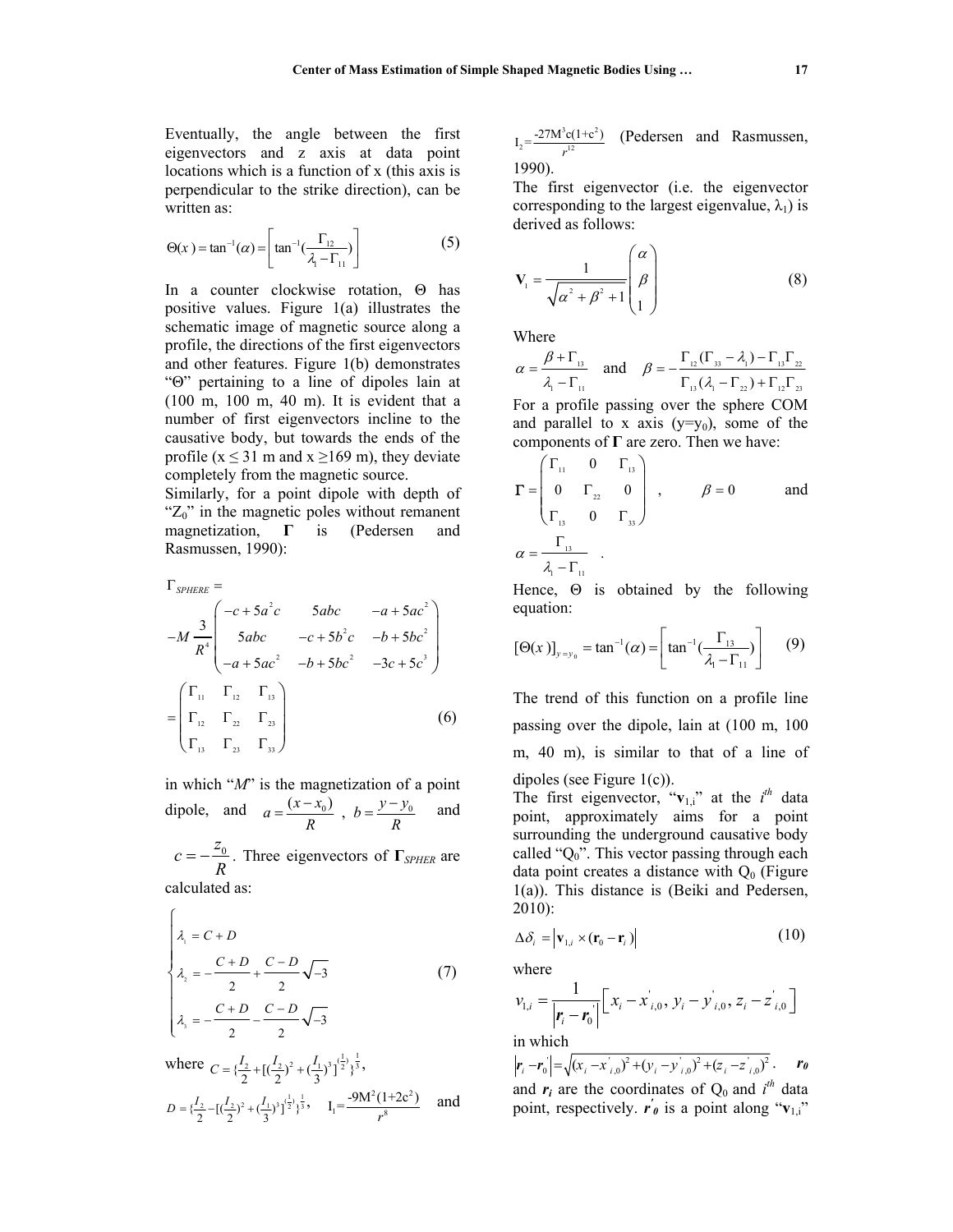that creates the distance  $\Delta \delta_i$  with  $r_0$ . The square distances of "Δ*δi*"s for a group of first eigenvectors can be expressed as:

$$
D = \sum_{i=1}^{N} (\Delta \delta_i)^2
$$
 (11)

where N is the number of data points inside any selected window. By minimizing Equation (11), the location of point " $Q_0$ "is obtained (modified from Menke, 2012).

$$
\mathbf{Q}_0^{\text{ext}} = \left(\mathbf{G}^T \mathbf{G}\right)^{-1} \mathbf{G}^T \mathbf{d} \tag{12}
$$

In Equation (12), we have:



The covariance matrix of the Equation (12) is given by (modified from Menke, 2012):

$$
cov Q_0^{est} = \begin{bmatrix} c_{11} & c_{12} & c_{13} \\ c_{21} & c_{22} & c_{23} \\ c_{31} & c_{32} & c_{33} \end{bmatrix}
$$
 (13)

In Equation (13),  $c_{11}$ ,  $c_{22}$ ,  $c_{33}$  are variances (uncertainties) along **x**, **y** and **z** axes, in turn. Finally, the standard error is calculated from the following relation:

$$
s = \sqrt{c_{11} + c_{22} + c_{33}} \longrightarrow S_{normalized} = \frac{s}{Z_0} \quad (14)
$$

where " $Z_0$ " is the depth component of the estimated location of " $Q_0$ ".

## **3. Work flow**

In the magnetic poles, the maximum or minimum value of the first vertical derivative of the vertical component of magnetic field, B<sub>zz</sub>, lies approximately over the center of mass for positive and negative anomalies, respectively (Beiki and Pedersen, 2010). To find the maximum or minimum point in the case in which it occurs among four data points in a grid map, we can use the method introduced by Blakely and Simpson (1986). Then, a window with a center at maximum of  $B_{zz}$  is considered. We change the size of the window around the same center until the standard error reaches to the minimum value (notice that in the case of a line of dipoles, the window can lie anywhere on the linear  $B_{zz}$  maximum except the edges). The obtained solution with the minimum standard error (MSE) is the most reliable one. After running the present algorithm on many of synthetic spherical and cylindrical models, we empirically obtained that the calculated vertical component of the point " $Q_0$ ", i.e. " $Z_0$ ", is a fraction of vertical component of COM  $(Z_{COM})$ . And the estimated horizontal location of  $Q_0$ , is the same as those of COM. The relation between the estimated location of  $Q_0$  and COM are as follows:

For a point-dipole:  $(X_0, Z_0) = (X_{COM},$  $0.74 \times Z_{COM}$ 

For a line of dipoles:  $(X_0, Y_0, Z_0) = (X_{COM},$  $Y_{COM}$ , 0.56× $Z_{COM}$ ).

The resulted fraction of each type of simulated model, with varying depth and size, is almost the same.

#### **4. Synthetic models**

In this section, firstly, two sets of synthetic models in absence and presence of noise are tested. They are isolated line of dipoles (horizontal cylinders "A" and "B") and isolated point-dipoles (spheres "A" and "B"). Then, we go further and examine two close parallel lines of dipoles in a virtually lateral neighborhood (cylinders "C" and "D"). Thereafter, two close point-dipoles in an almost lateral neighborhood (spheres "C" and "D"), and finally, two neighboring pointdipoles in an absolutely vertical neighborhood (spheres "E" and "F") are employed to see the impression of interfering sources on solutions (see Figures 3(a), (b) and (c)). The characteristics of models are given in Table 1. The areas of interest and cell sizes are  $205 \times 205$  m<sup>2</sup> and  $5 \times 5$  m<sup>2</sup>, respectively.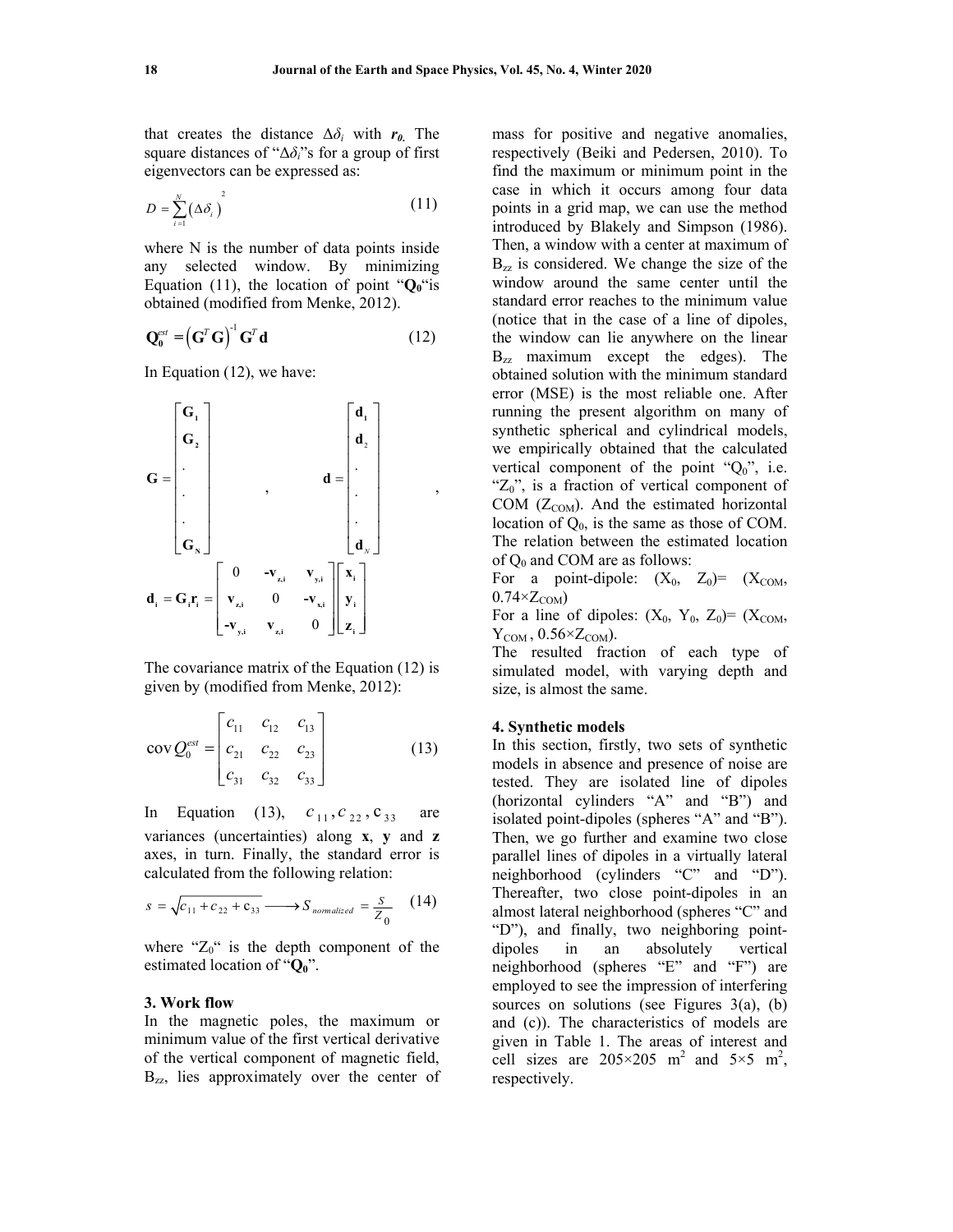

**Figure 1.** (a) Schematic profile in  $y=y_0$  together with the orientations of first eigenvectors in different locations on the ground in conjunction with the estimated point  $(Q_0)$  relating to COM, and COM itself. Θ function in terms of x for (b) A line of dipoles at the point (100 m,100 m,40 m) with an arbitrary profile line where  $y=y_0$ (perpendicular to the strike direction); and (c) A point dipole at  $(100 \text{ m}, 100 \text{ m}, 40 \text{ m})$  with a profile line passing over its COM (this profile line is  $y=y_0$ ).

The applied noise is a random Gaussian noise with standard deviation equal to 20 percent of B (measured magnetic fields). To avoid Gibbs phenomenon out of discontinuity of discreet Fourier transform in calculation of RTP field and the derivatives of its components, the data is tapered such that the tapering value is stated as a ratio of three times of the number of data points in half maximum full width of RTP field to the number of total data points in one direction  $(n=41)$  (Blakely, 1996). Since we work with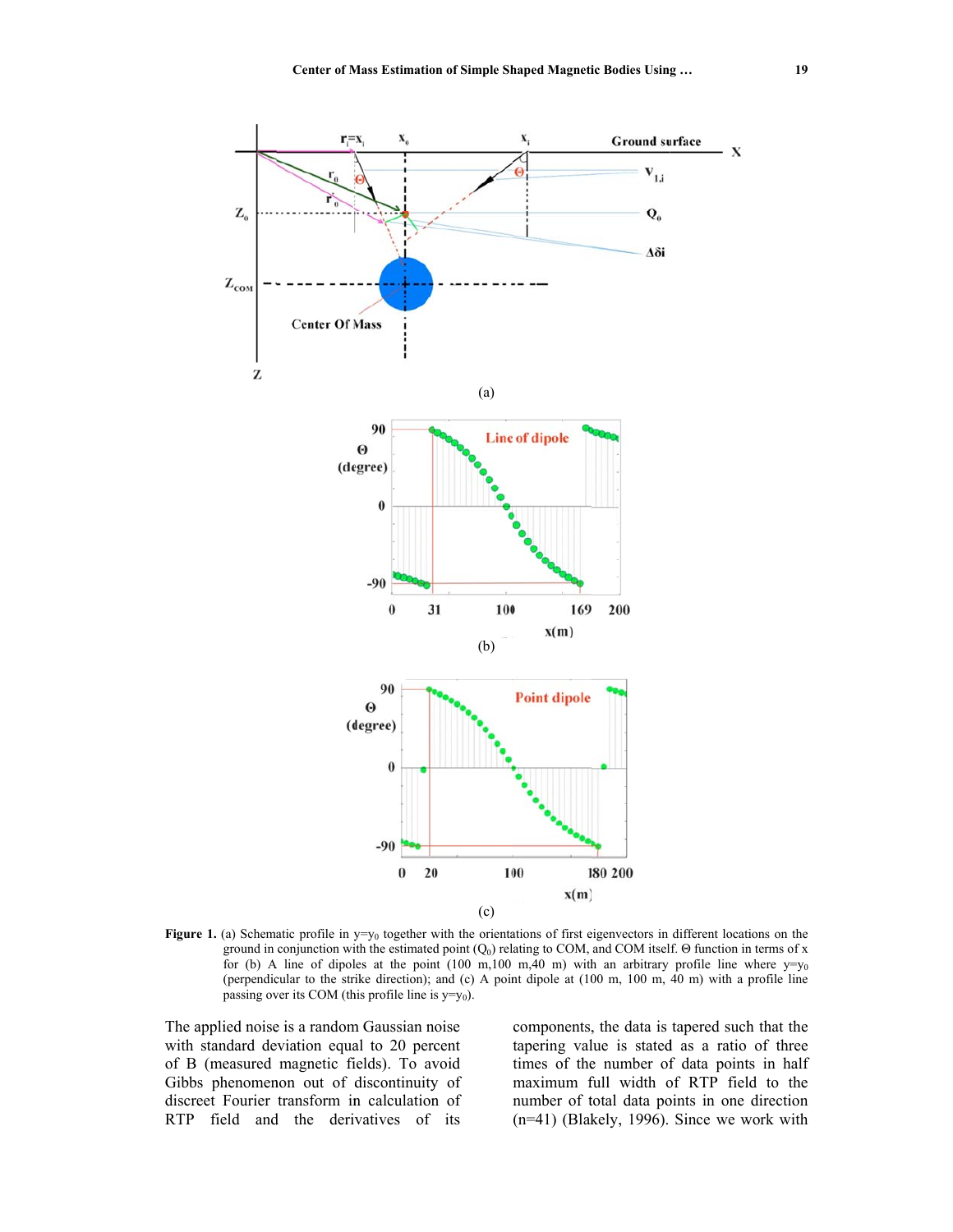derivatives of RTP magnetic field components, noise disturbs the smoothness of the CMGT component contour maps and first eigenvector directions remarkably. Consequently, we have to moderate these turbulent effects. Firstly, a "moving twenty five point averaging" method is employed. In this method, the average of a magnetic field data point and its twenty four surrounding points in a grid map is calculated and attributed to the main point. By doing this, the disruptive effects of noise are reduced to a great extent. Secondly, the data is continued 5 meters upward. Afterwards, the dimensions of window are changed to give a solution with MSE. The precision of the estimated "COM"s is presented in Table 1. The greater uncertainties in the estimated COM values of horizontal cylinders in comparison with those of spheres are caused by the first eigenvectors, in a square window, which point toward a linear COM, not a single point. The results for all the solitary and binary models are indicated in Table 1. Figure 2 shows the magnetic field, RTP field and six components of CMGT pertaining to cylinder "B" with 20% of noise. Figure 3(d), (e) and (f) indicate  $B_{zz}$  map of the three binary systems in the presence of 20% noise. The white and black circles are the real and estimated COMs, respectively.

**Table 1.** The specification of synthetic isolated and binary models and their solutions together with the characteristic of two sets of real data and their solutions (in the last two rows).

| Model                         |                             | Di*<br>(m)                                                                             | St*<br>(x,y,z)           | In*<br>(°) | De*<br>$^{\circ}$ | RCOM*<br>(m,m,m) | $No*$<br>(%)     | UC*<br>(m)                                                                     | WS*<br>(length,<br>width) | Tap*<br>(%)    | $ECOM(m)^*$<br>(m,m,m)                                | MSE*<br>(%) |  |
|-------------------------------|-----------------------------|----------------------------------------------------------------------------------------|--------------------------|------------|-------------------|------------------|------------------|--------------------------------------------------------------------------------|---------------------------|----------------|-------------------------------------------------------|-------------|--|
| Cylinder (A)                  |                             |                                                                                        |                          |            | 30                | (100, 100, 60)   | $\boldsymbol{0}$ | $\boldsymbol{0}$                                                               | (90, 90)                  | 80             | $(100\pm1.4, 100\pm1.7, 61.1\pm2.6)$                  | 9.97        |  |
|                               |                             | 18                                                                                     | (1.0, 0.0, 0.0)          | $-50$      |                   |                  | 20               | 5                                                                              | (90, 90)                  | 80             | $(100.7 \pm 1.4, 99.7 \pm 1.6, 67.3 \pm 2.8)$         | 8.56        |  |
| Cylinder (B)                  |                             | 14                                                                                     | (0.7, 0.7, 0.0)          | $-70$      | $\boldsymbol{0}$  | (100, 100, 40)   | $\boldsymbol{0}$ | $\bf{0}$                                                                       | (50, 50)                  | 36             | $(99.9 \pm 1.5, 100.0 \pm 1.5, 39.9 \pm 2.9)$         | 16.23       |  |
|                               |                             |                                                                                        |                          |            |                   |                  | 20               | 5                                                                              | (70, 70)                  | 36             | $(100.4 \pm 1.6, 100.1 \pm 1.6, 37.6 \pm 2.7)$        | 14.62       |  |
| Sphere (A)                    |                             | 10                                                                                     |                          | $-30$      | 15                | (100, 100, 30)   | $\boldsymbol{0}$ | $\boldsymbol{0}$                                                               | (10,10)                   | 37             | $(100.0\pm0, 100.0\pm0, 29.9\pm0)$                    | 0.14        |  |
|                               |                             |                                                                                        |                          |            |                   |                  | 20               | 5                                                                              | (30,30)                   | 58             | $(100.5\pm0.1, 99.7\pm0.1, 34.7\pm0.2)$               | 0.82        |  |
| Sphere (B)                    |                             | 16                                                                                     | $\overline{\phantom{a}}$ | $-60$      | 45                | (100, 100, 50)   | $\boldsymbol{0}$ | $\bf{0}$                                                                       | (10,10)                   | 65             | $(100.0\pm0, 100.0\pm0, 50.3\pm0)$                    | 0.09        |  |
|                               |                             |                                                                                        |                          |            |                   |                  | 20               | $\sqrt{5}$                                                                     | (50, 50)                  | 80             | $(100.3 \pm 0.1, 100.7 \pm 0.1, 50.9 \pm 0.2)$        | 0.55        |  |
| Binary<br>Cylinders           | Cylinder (C)                | 6                                                                                      | (0.0, 1.0, 0.0)          | $-40$      | $\boldsymbol{0}$  | (100, 70, 27)    | 20               | $\sqrt{5}$                                                                     | (30, 30)                  | 51             | $(99.9 \pm 1.5, 69.5 \pm 1.7, 23.0 \pm 3.3)$          | 25.50       |  |
|                               | Cylinder (D)                | 9                                                                                      | (0.0, 1.0, 0.0)          |            |                   | (100, 130, 33)   |                  |                                                                                | (40, 40)                  | 51             | $(100.6 \pm 1.5, 130.4 \pm 1.7, 35.0 \pm 3.4)$        | 18.33       |  |
| Binary<br><b>Spheres</b>      | Sphere (C)                  | 11                                                                                     | ÷.                       | $-40$      | $\boldsymbol{0}$  | (70, 70, 39)     | 20               | 5                                                                              | (10, 10)                  | 65             | $(70.6\pm0.69.0\pm0.43.2\pm0.4)$                      | 1.11        |  |
|                               | Sphere (D)                  | 14                                                                                     | $\overline{\phantom{a}}$ |            |                   | (130, 130, 44)   |                  |                                                                                | (30, 30)                  | 65             | $(130.2\pm0.130.0\pm0.44.0\pm0.3)$                    | 0.79        |  |
| Binary<br><b>Spheres</b>      | Sphere (E)                  | 10                                                                                     |                          | $-50$      | 20                | (100, 100, 40)   | 20               | 5                                                                              | (50, 50)                  | 68             | $(99.5\pm0, 100.0\pm0, 43.9\pm0.3)$                   | 0.62        |  |
|                               | Sphere (F)                  |                                                                                        |                          |            |                   | (100, 100, 50)   |                  |                                                                                |                           |                |                                                       |             |  |
| Real<br>Geological<br>models  | Pipeline                    | $\blacksquare$                                                                         | (1.0, 0.0, 0.0)          | 52.5       | 4.5               | ÷,               | ÷                | 0.20                                                                           | (4,4)                     | $\sim$         | $(13.89 \pm 0.16, 11.00 \pm 0.13,$<br>$2.89 \pm 0.25$ | 18.61       |  |
|                               | <b>Elura Orebody</b>        | $\blacksquare$                                                                         | ÷,                       | 62.5       | 9.2               |                  | $\overline{a}$   | 18                                                                             | (300, 300)                | $\overline{a}$ | $(501\pm8, 1083\pm11, 204\pm14)$                      | 21.8        |  |
| *St=strike<br>*In=Inclination | *Di=Diameter*De=Declination | *UC=Upward Continuation<br>*RCOM=Real Center Of Mass<br>*ECOM=Estimated Center Of Mass |                          |            |                   |                  |                  | *No=Noise<br>*WS=Window Size<br>$*$ Ta=Tapering<br>*MSE=Minimum Standard Error |                           |                |                                                       |             |  |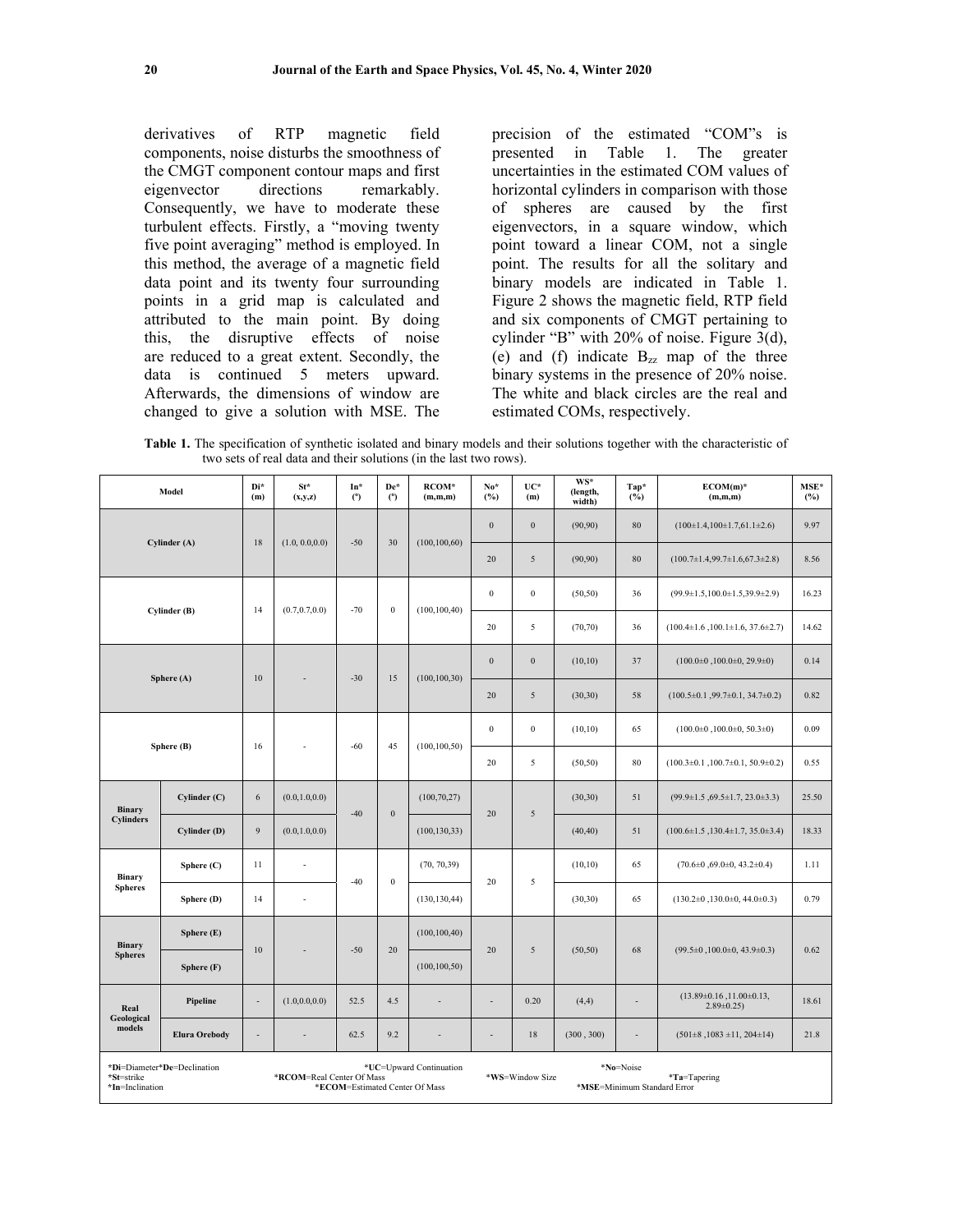

**Figure 2.** (a) Smoothed main magnetic field (without upward continuation); (b) Smoothed and upward continued RTP field; (c, d, e, f, g, h) Smoothed and upward continued six components of CMGT for cylinder "B" in presence of 20% random Gaussian noise. The area of interest is 205 m×205 m and the cell size is 5 m×5 m. The white and the black circles in (h) are real and estimated COMs, respectively, with the illustrated window giving MSE.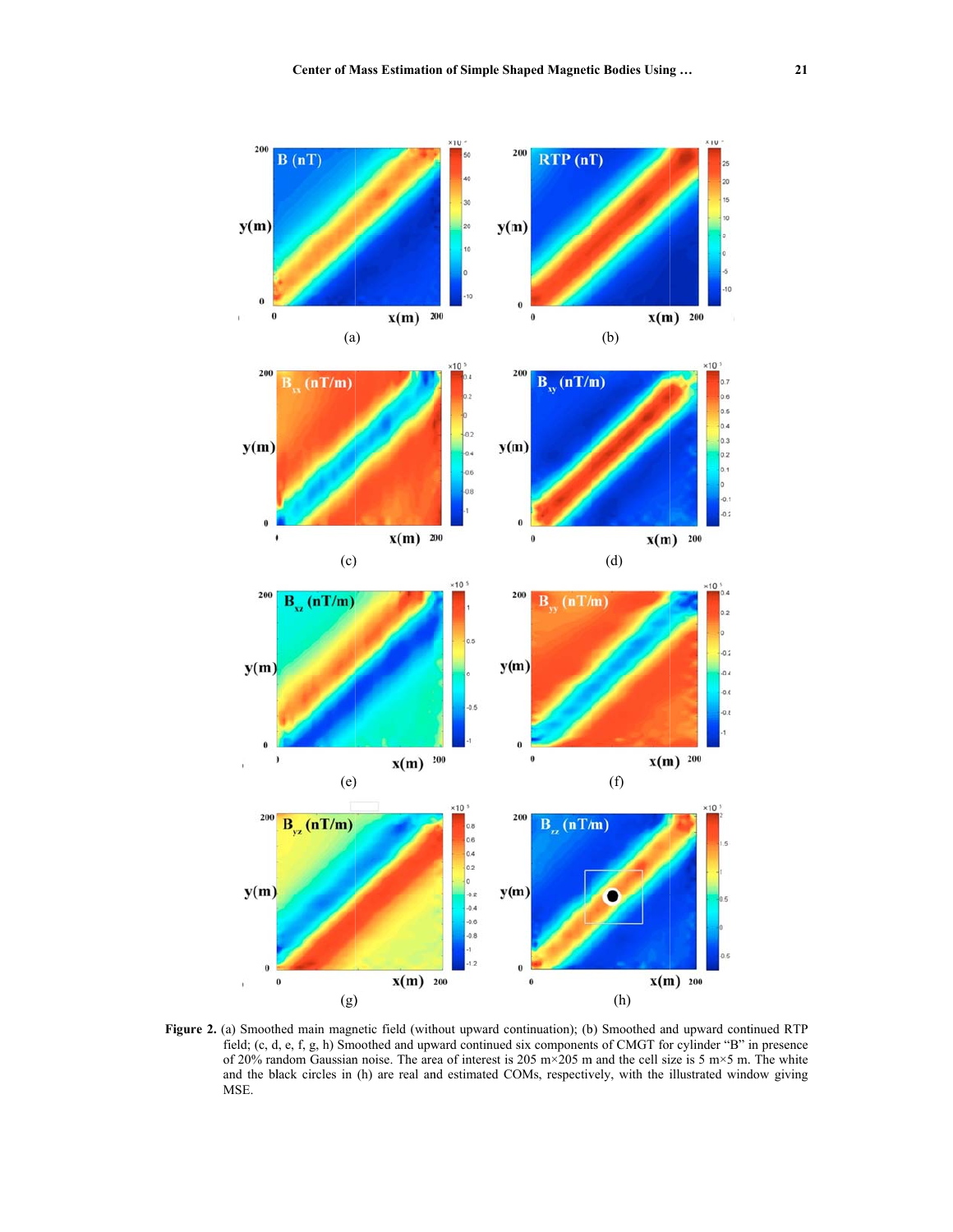

Figure 3. (a) Schematic binary system of spheres in a virtually lateral neighborhood; (b) Schematic binary system of horizontal cylinders in a virtually lateral neighborhood; (c) Schematic binary system of spheres in an absolutely vertical neighborhood; (d, e and f) smoothed and upward continued  $B_{zz}$  field of the mentioned binary systems, respectively. The area of interest is  $205 \text{ m} \times 205 \text{ m}$  and the cell size is  $5 \text{ m} \times 5 \text{ m}$ . The imposed noise on three binary systems is 20%. The black circles in (d), (e) and (f) are the estimated COMs, and the white circles are the true COMs. The windows giving the best results (MSE) are illustrated on each map.

### **5. Field example**

In this section, two real underground examples: 1) an urban gas pipe, and 2) a big spherical mass called "Elura" orebody are analyzed.

### **5-1. Gas pipe, Kermanshah, Iran**

The first real example is a very long buried urban gas pipe around Kermanshah, Iran. The whole area is in sedimentary basin mainly created in Quaternary era. The majo formations of the area are arable lands  $(Q<sup>c</sup>)$ , older and younger terraces and gravel fans  $(Q<sup>tl</sup>$  and  $Q<sup>iz</sup>$ , respectively) and alternation of dge<br>deyr white, yellow, grey, purple, green and red thin bedded Radiolarian bearing mudstone, silisiferous limestone, fossiliferous, neritic and pelagic limestone  $(J_3K^r_2)$ . Since the topography of the area is calm, it has been used for agriculture aims for hundreds of years and no evidence of mineral outcrops has been observed in it. Besides, because the pipe is shallow and the dimensions of the survey area (located in  $34^{\circ}$  19' 02" N and  $47^{\circ}$ 09' 22" E) is very limited (30 m $\times$ 22 m), it does not comprise any special geological structure (see the circular area in Figure 4). Therefore, all the magnetic field measured at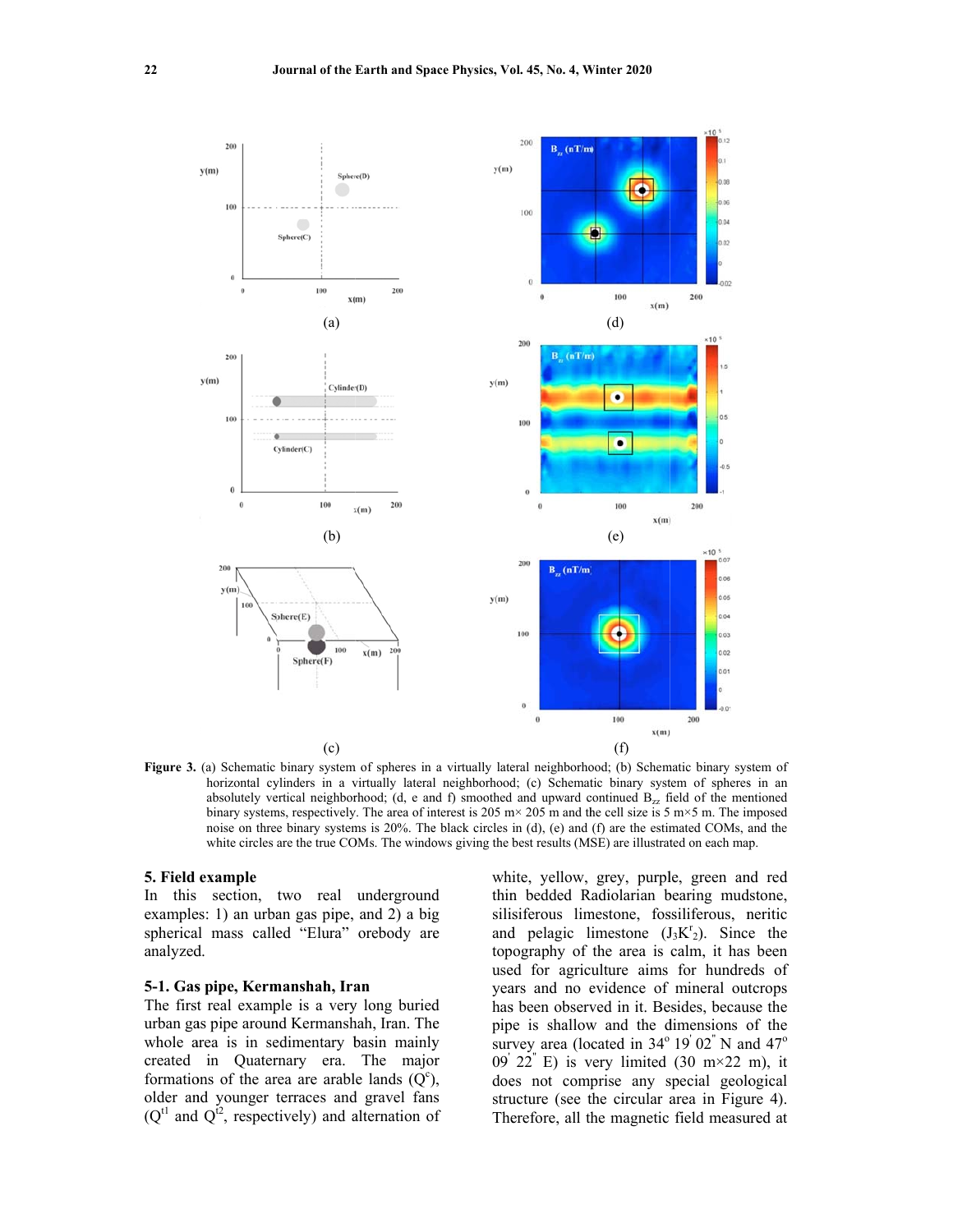the study area belongs to the main field as well as the field due to the pipeline. The inclination and declination of total magnetic field are, in turn,  $52^{\circ}$  30 and  $4^{\circ}$  33. The dimensions of grid map are 30 m $\times$ 22 m in which the profile length is 30 m. Since the strike direction of this pipe is roughly North-South, the profile directions are almost West-East. The estimated COM by means of our method is  $(x=13.89\pm0.16, y=11\pm0.13,$  $2.89\pm0.25$ , while it was estimated through two methods by Karimi and Shirzaditabar  $(2017)$  as  $(x=14 \text{ m}, z=2.86 \text{ m})$  and  $(x=14 \text{ m},$  $z=2.94$  m). Notice that y component of the estimated solution has arbitrary values depending on the window location. Figures  $5(a)$  and  $5(b)$  show the measured total magnetic field and computed  $B_{zz}$  map from the smoothed RTP field, respectively. The black circle is the estimated COM and the most suitable window (with MSE) is depicted with dimensions of 4 m $\times$ 4 m (Figure 5 and Table 1).

# 5-2. The Elura orebody, New South Wales, Australia

The second geological example is a mine located at the north of the Cobar mineral field of New South Wales in Australia, which is called "Elura" (31° 10 16.86" S and 145° 39 48.91" E). Mining experience in the Cobar region indicated that the mineralization is stratabound, being hosted in graded siltstones

and shales belonging to the Silurian–Lower Devonian CSA siltstone unit of the Cobar supergroup. The geology is concealed beneath about 2 m of regolith, plus up to 10 m of unconsolidated alluvium in drainage depressions; thus, the geology is known mainly from drill holes and pits. A further complication is that the top 0.5 m of bedrock is normally iron stained or ferruginised, and sometimes includes gravels with the magnetic mineral maghaemite (for more study about geology and geological maps of the area, you can refer to Mussett and Aftab Khan (2009)). Using aeromagnetic data, the Elura orebody was modeled as a spherical body with a radius of 118 m and the depth to its center of 250 m (Blackburn, 1980). Ground gravity and magnetic surveys were then carried out over the area in 1973-1974. The pattern of the gravity anomalies suggested that the sphere approximation could be used, and the depth to the center was estimated 194 m. Besides, from the half-width of ground magnetic survey, this depth was estimated as 209 m (Mussett and Aftab Khan, 2009). This study used the ground magnetic data relating to this mass from Mussett and Aftab Khan (2009) and reproduced the magnetic field, and obtained a solution as  $(501\pm8,$  $1083 \pm 11$ ,  $204.4 \pm 14$ ) (see Table 1). In Figures 5(c) and 5(d), B and calculated  $B_{zz}$  are indicated.



 $\mathbf{Q}^{\text{ c}}$   $:$  Cultivative lands

 $\Omega$ : Terraces and gravel fan(older)

 $\widetilde{O}$ <sup>t2</sup> : Terraces and gravel fan(yonger)

 $\mathbf{J}_1\mathbf{K}^{-r}$  : Alternation of white, yellow, green, purple, grey, red thin

 $\sigma_3$  And a statement of white, years, given particles in bedded Radiolarian bearing mudstone sllisiferous limest<br>fossiliferous, neritic and pelagic limestone.

Figure 4. The geological map of gas pipe area. The circle in the central part of the map reveals the area where the data is collected (Karimi Bavandpur and Hajihosseini, 1999). As it is clear, the gas pipe runs approximately from north to south.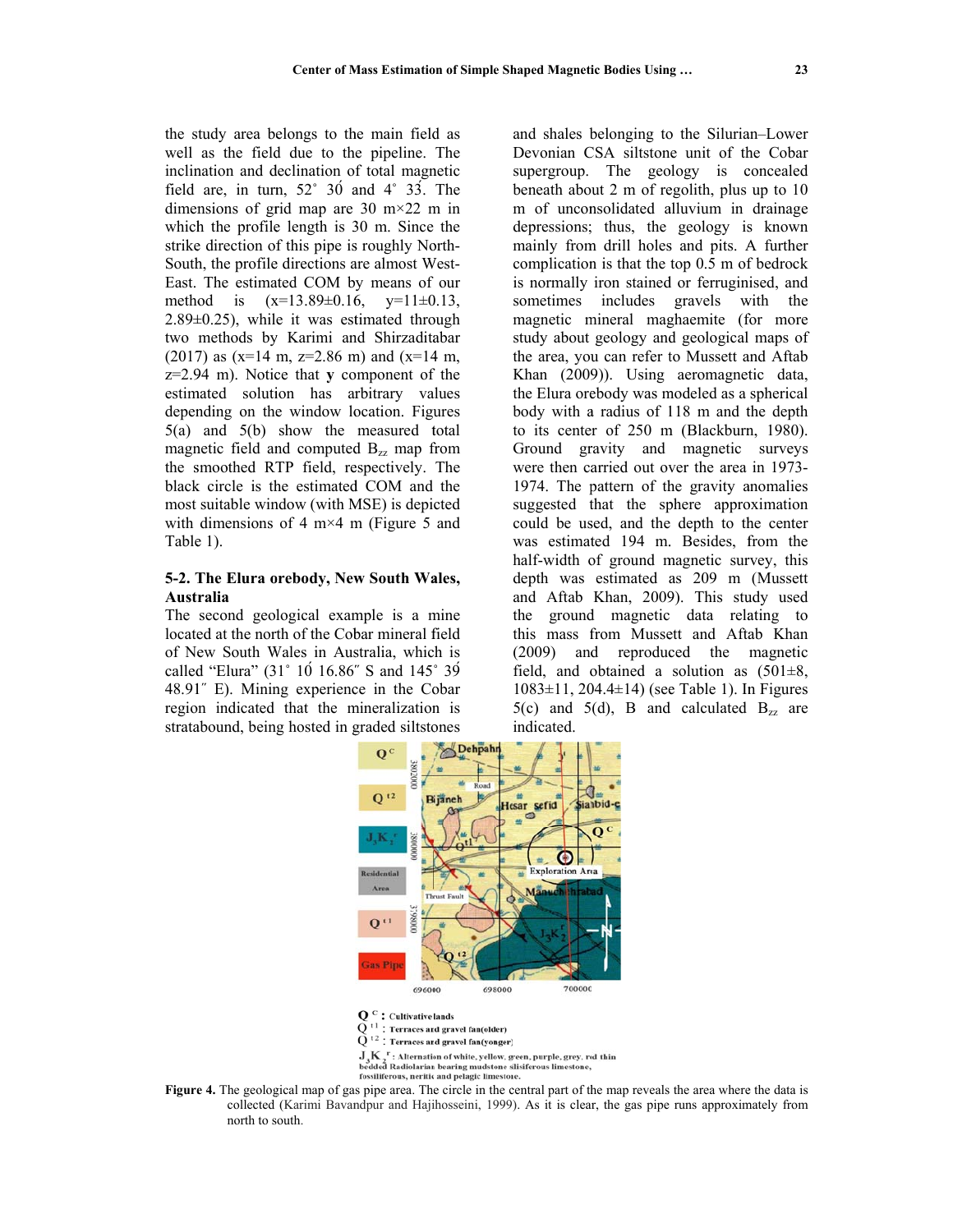#### 6. Conclusion

The applied models in this study were pointdipole and line of dipoles. Because of their magnetic properties, the first eigenvectors of the CMGT do not point toward COM. Nevertheless, in the magnetic poles and in absence of any remanent magnetization, the first eigenvector directions are dependent on the data point locations; only a limited number of them have efficient directions surrounding the body and by moving away from it, they shift away. Using RTP transform and these eigenvectors in the least squares procedure, COM is estimated. The method was tested on a variety of simulated

data in absence and presence of noise, as well as two sets of real data. The attained solutions were of acceptable accuracy. After all, as a result of using "twenty-five point averaging" and "upward continuation" techniques, even though we use the derivatives of magnetic field components, noise effects were moderated so much. We hope this method will be developed in source location estimation of some other models like vertical cylinder, dipping dikes or horizontal sheets in future, and predict that the vertical component coefficients for more complex bodies may be related to the ratio between their different dimensions.



Figure 5. (a & c) measured magnetic fields of the pipe line and Elura orebody (without smoothing and upward continuation), respectively; (b & d)  $B_{zz}$  fields, computed from the smoothed and upward continued RTP fields in conjunction with estimated "COM"s (black circles) and the most suitable windows for pipeline and Elura orebody, in turn.